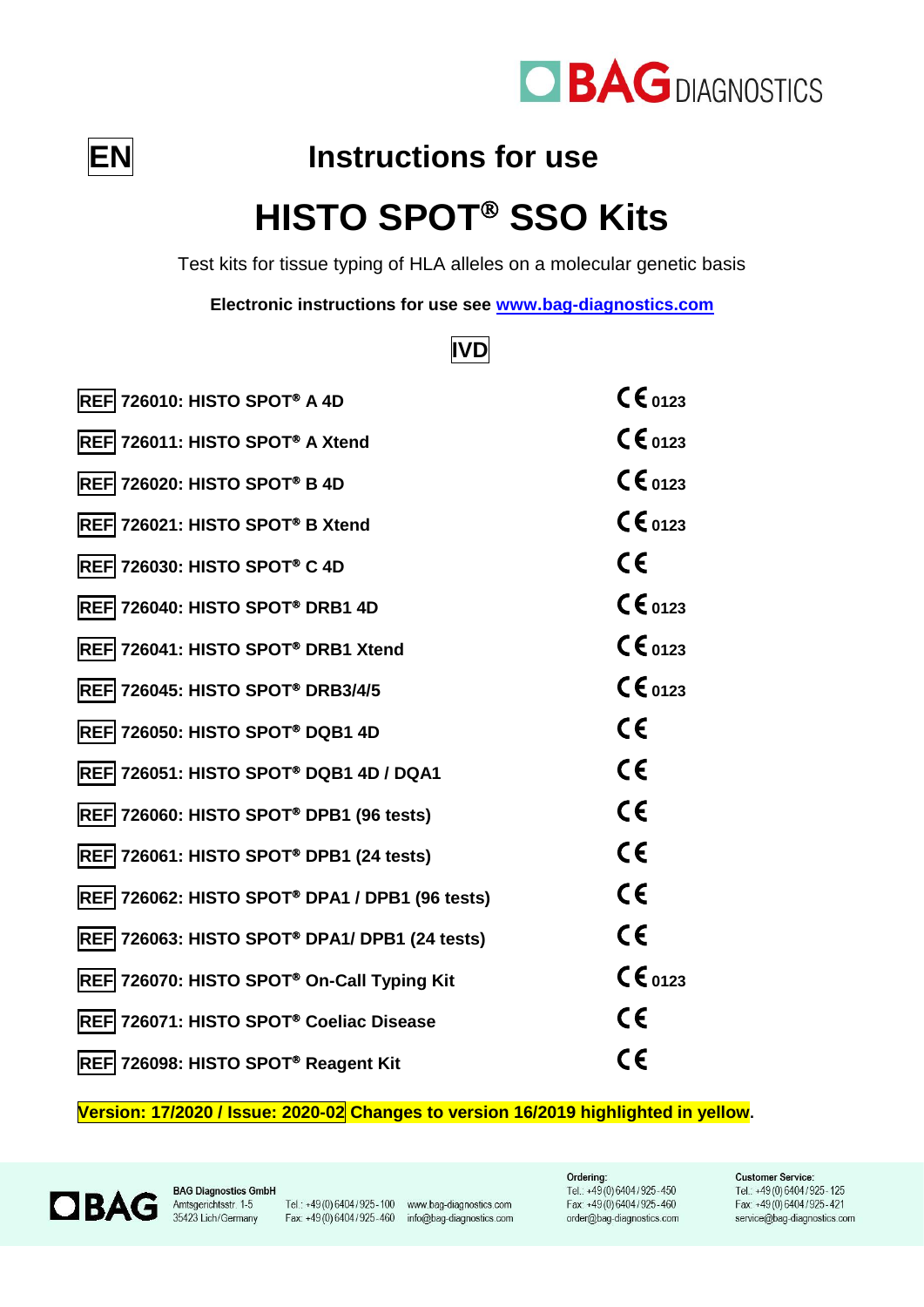#### **Contents**

| 1.               |                                                                               |  |
|------------------|-------------------------------------------------------------------------------|--|
| 2.               |                                                                               |  |
| 3.               |                                                                               |  |
| 3.1              | Reagents provided with the HISTO SPOT®, HISTO SPOT® 4D, HISTO SPOT® Xtend and |  |
|                  |                                                                               |  |
| 3.2              |                                                                               |  |
| 3.3              |                                                                               |  |
| 3.4              |                                                                               |  |
| 3.5              |                                                                               |  |
| 4.               |                                                                               |  |
| 5.               |                                                                               |  |
| 5.1              |                                                                               |  |
| 5.2              |                                                                               |  |
| 5.3              |                                                                               |  |
|                  | HISTO SPOT®, HISTO SPOT® 4D, HISTO SPOT® Xtend and HISTO SPOT®<br>5.3.1       |  |
|                  |                                                                               |  |
|                  | 5.3.2                                                                         |  |
|                  | 5.3.3                                                                         |  |
| 5.4              | Automated hybridisation assay on the MR.SPOT®/MR.SPOT®2.0 processor 9         |  |
|                  | 5.4.1                                                                         |  |
|                  | 5.4.2                                                                         |  |
|                  | 5.4.3                                                                         |  |
|                  | 5.4.4                                                                         |  |
| 6.               |                                                                               |  |
| $\overline{7}$ . |                                                                               |  |
| 7.1              |                                                                               |  |
| 7.2              |                                                                               |  |
| 8.               |                                                                               |  |
| 9.               |                                                                               |  |
| 10.              |                                                                               |  |
| 11.              |                                                                               |  |
| 12.              |                                                                               |  |
| 13.              | <b>LITERATURE</b>                                                             |  |



**BAG Diagnostics GmbH**<br>Amtsgerichtsstr. 1-5<br>35423 Lich/Germany

Tel.: +49 (0) 6404/925-100 www.bag-diagnostics.com<br>Fax. +49 (0) 6404/925-460 info@bag-diagnostics.com

 $2/16$ 

**Ordering:**<br>Tel.: +49 (0) 6404 / 925-450<br>Fax: +49 (0) 6404 / 925-460<br>order@bag-diagnostics.com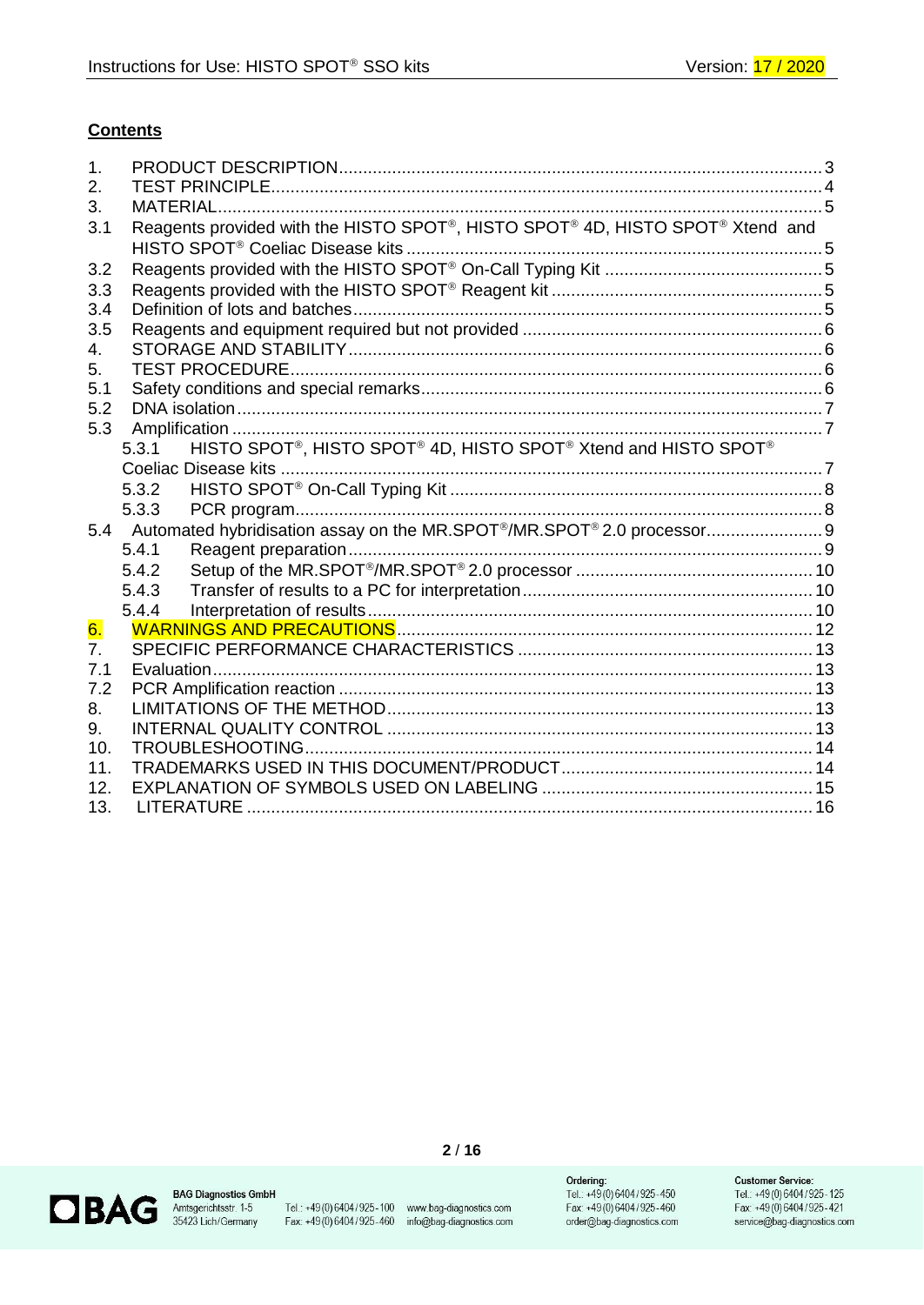# <span id="page-2-0"></span>**1. PRODUCT DESCRIPTION**

The HISTO SPOT<sup>®</sup> SSO system is an in vitro diagnostic test for tissue typing of HLA alleles on a molecular genetic basis and provides medium to higher resolution typing results of the alleles in the CWD 2.0.0 catalogue (Mack S.J. et al., 2013). It consists of the HISTO SPOT<sup>®</sup> typing kits, the HISTO SPOT<sup>®</sup> reagent kit, the MR.SPOT<sup>®</sup>/MR.SPOT<sup>®</sup> 2.0 processor and the HISTO MATCH interpretation software.

The HISTO SPOT<sup>®</sup> typing kits contain all components required for the PCR reaction and testwells with immobilized sequence-specific oligonucleotide probes for the detection of the PCR products. The HISTO SPOT<sup>®</sup> reagent kit contains the reagents for the hybridisation and detection and can be used in combination with all HISTO SPOT<sup>®</sup> typing kits. The MR.SPOT<sup>®</sup>/MR.SPOT<sup>®</sup> 2.0 processor is specifically designed to be used with the HISTO SPOT<sup>®</sup> kits in order to process between 1 and 96 samples, automating the process from hybridisation, detection through to result interpretation. The HISTO MATCH software is required to interpret the results.

Different types of kits are available for different applications and levels of resolution:

# **HISTO SPOT<sup>®</sup> Kits / HISTO SPOT<sup>®</sup> 4D Kits**

The HISTO SPOT<sup>®</sup> kits are designed to provide unambiguous results at least at allele group level i.e. for the 1<sup>st</sup> field in the nomenclature. Different combinations of alleles that cross allele groups but have the same positive probe pattern are considered as ambiguous.

HISTO SPOT<sup>®</sup> 4D typing kits usually give allele level results (2<sup>nd</sup> field) if a common allele filter is used (C in the CWD 2.0.0 catalogue).

# **HISTO SPOT<sup>®</sup> On-Call Typing Kit**

The HISTO SPOT<sup>®</sup> On-Call Typing Kit is a combination of all tests necessary for an organ transplantation. The kit is designed to make the workflow especially in the on-call situation as easy as possible. The amplification primers are pre-dropped and dried in PCR strips and the SSO tests are combined in a holder (Fig 1). There is a simplified workflow and combined interpretation of this test in the HISTO MATCH interpretation software.





**BAG Diagnostics GmbH** Amtsgerichtsstr. 1-5 35423 Lich/Germany

Tel.: +49 (0) 6404 / 925 - 100 www.bag-diagnostics.com Fax: +49(0)6404/925-460 info@bag-diagnostics.com

Orderina: Tel.: +49(0)6404/925-450 Fax: +49(0)6404/925-460 order@bag-diagnostics.com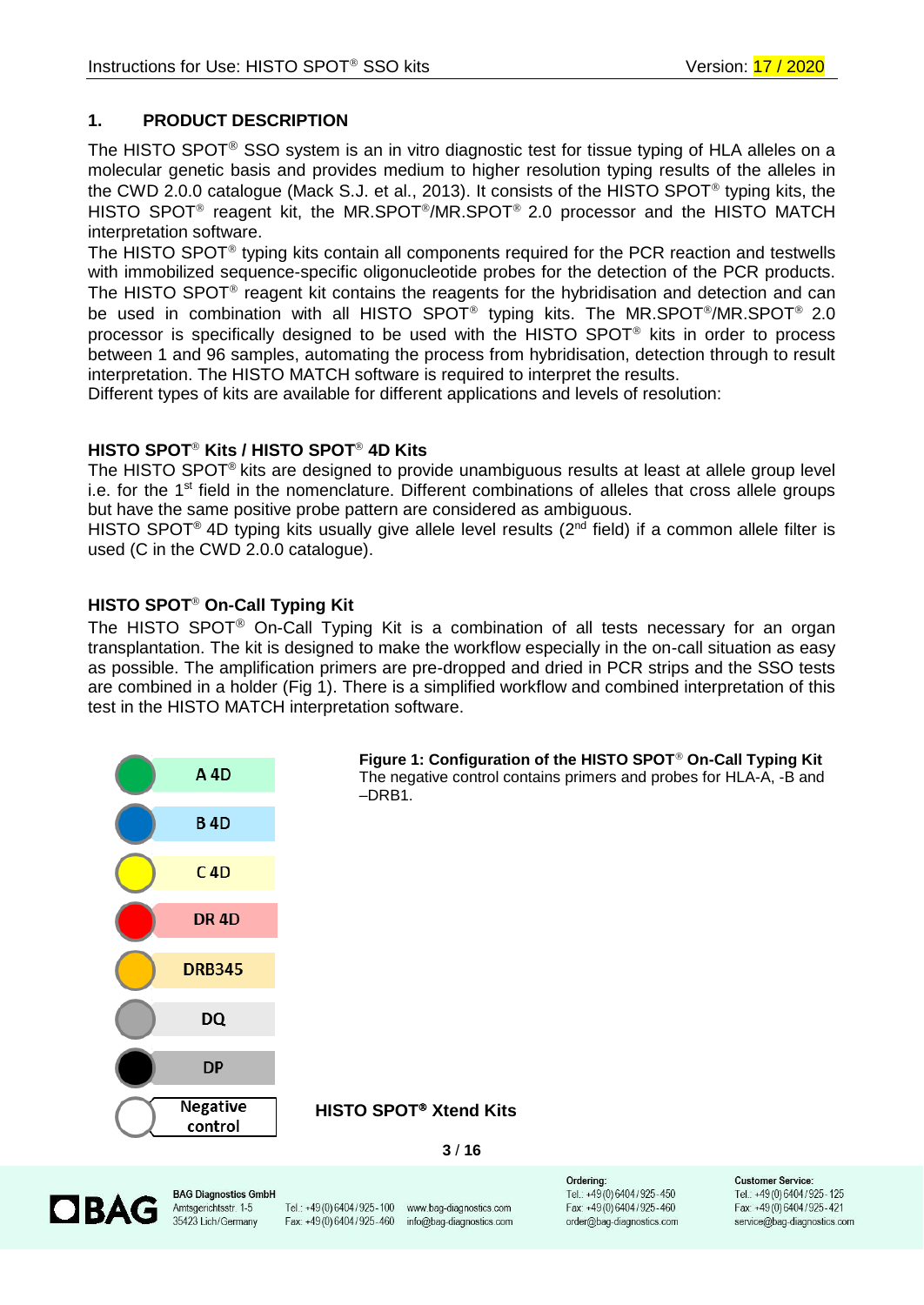The HISTO SPOT<sup>®</sup> Xtend kits consist of complementary wells to the HISTO SPOT<sup>®</sup> 4D kits that provide a higher resolution including well documented (WD) alleles from the CWD 2.0.0 catalogue. They can generally be used to achieve a result with higher resolution using the CWD filter in HISTO MATCH or for resolving ambiguities with single samples.

# **HISTO SPOT® Coeliac Disease Kit**

Coeliac disease is an autoimmune reaction triggered by gluten which is an ingredient of different cereals. If not diagnosed early this leads to chronic inflammation and destruction of the small intestine. Coeliac disease is strongly associated with the DQA1\*05:01- DQB1\*02:01 and DQA1\*03-DQB1\*03:02 haplotype. The HISTO SPOT® Coeliac Disease kit recognizes the associated HLA alleles and the interpretation in the HISTO MATCH software gives a risk assignment (based on Megiorni and Pizzuti, 2012).

# <span id="page-3-0"></span>**2. TEST PRINCIPLE**

The test includes four basic steps:

- DNA isolation
- PCR amplification
- hybridisation and detection
- data interpretation

DNA isolation is performed on the clinical sample, using the DNA isolation method established in the laboratory or using commercial kits. Then the DNA is amplified in a locus specific PCR reaction using the reagents provided with the kit (Mastermix, MgCl<sub>2</sub> solution resp. PCR strips with primers, PCR buffer, MgCl<sub>2</sub> solution). The specificity of the amplification is governed by a set of biotinylated primers that have been designed to uniquely amplify the chosen HLA locus. After the PCR amplification process, the PCR plate resp. PCR strips containing biotin labelled amplicon is transferred to the MR.SPOT<sup>®</sup>/MR.SPOT<sup>®</sup> 2.0 processor. MR.SPOT<sup>®</sup>/MR.SPOT<sup>®</sup> 2.0 adds hybridisation buffer to each well and then transfers each amplicon plus hybridisation buffer to a test well containing an array of immobilized sequence-specific oligonucleotide (SSO) probes. These probes are either single oligonucleotide probes or a combination of 2 or more individual probes, immobilised in the same spot (mosaic probes) which have been designed to improve the identification of cis located polymorphisms.

The biotin labelled amplicon binds to those SSO probes that contain a complementary target sequence and can then be detected by a colourimetric reaction. In order to prevent unspecific binding of the amplicon on the surface of the test wells  $MR.SPOT^{\circ}/MR.SPOT^{\circ}$  2.0 has blocked the wells with blocking buffer before transferring the amplicon.

After a stringent wash step to remove all unbound amplicon a streptavidin-alkaline phoshatase conjugate is added to the wells and binds to the biotin labelled amplicon captured by the SSO probe. After further wash steps, BCIP/NBT substrate is added which produces a blue-purple colour when converted by the alkaline phosphatase. The resulting coloured dots in the bottom of each test well are photographed by MR.SPOT<sup>®</sup>/MR.SPOT<sup>®</sup> 2.0 and the image is transferred into the HISTO MATCH software installed on the PC of the user. The image analysis program of the HISTO MATCH software determines the intensity of each spot in the array and compares it to the intensity of the background. From this data the positive and negative reactions are calculated. The pattern matching program of the HISTO MATCH software determines the HLA type of the sample based on the specific hybridisation pattern.



**BAG Diagnostics GmbH** Amtsgerichtsstr. 1-5 35423 Lich/Germany

Tel.: +49(0)6404/925-100 www.bag-diagnostics.com Fax: +49(0)6404/925-460 info@bag-diagnostics.com

**4** / **16**

Orderina: Tel.: +49(0)6404/925-450 Fax: +49(0)6404/925-460 order@bag-diagnostics.com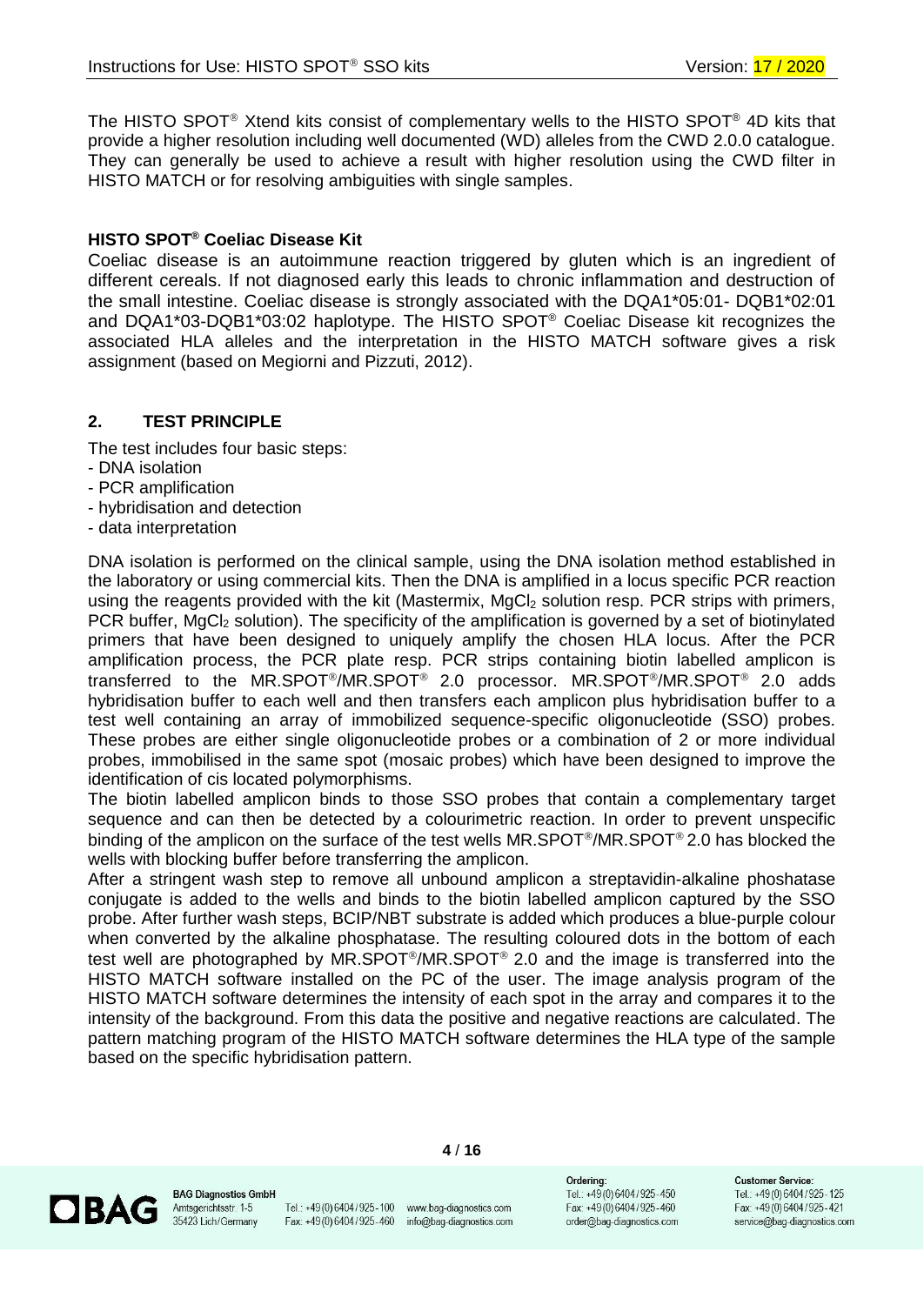# <span id="page-4-0"></span>**3. MATERIAL**

# <span id="page-4-1"></span>**3.1 Reagents provided with the HISTO SPOT, HISTO SPOT 4D, HISTO SPOT Xtend and HISTO SPOT Coeliac Disease kits**

- Individually packed test well strips for HLA typing. Each strip contains 8 tests with immobilized, sequence-specific oligonucleotide probes.
- **Mastermix,** ready to use, contains biotinylated primers for the chosen locus, dNTPs, Taq polymerase, reaction buffer, 0.05% sodium azide
- **Magnesium Chloride**, 6 mM, ready to use
- Instructions for use, lot specific batch file, hit table and probe information provided on a CD

# <span id="page-4-2"></span>**3.2 Reagents provided with the HISTO SPOT On-Call Typing Kit**

- Individually packed combistrips with test wells for HLA typing combined in a plastic holder. The testwells contain immobilized, sequence-specific oligonucleotide probes.
- **PCR strips** with dried primers for the locus specific amplification of the HLA loci to be typed. The primers are matching the HLA loci in the combistrips.
- **PCR caps**
- **PCR buffer,** ready to use, contains dNTPs, Taq polymerase, reaction buffer, 0,05% sodium azide
- **Magnesium Chloride**, 6 mM, ready to use
- Instructions for use, lot specific batch file, hit table and probe information provided on a CD

### <span id="page-4-3"></span>**3.3 Reagents provided with the HISTO SPOT Reagent kit**

- **Blocking Buffer**, ready to use, contains 0.001% Proclin® 150.
- **Hybridisation Buffer,** ready to use, contains 0.001% dye, 0.1% sodium dodecyl sulphate, 0.001% Proclin® 150.
- **Stringent Wash Buffer**, ready to use, contains 0.001% dye, 0.1% sodium dodecyl sulphate, 0.001% Proclin® 150.
- **TBS Wash Buffer** (Tris Buffered Saline), ready to use, contains 20 mM Tris, 0.003% dyes, 0.001% Proclin® 150.
- **BCIP® / NBT Substrate,** ready to use, (5-bromo-4-chloro-3-indolyl phosphate / nitroblue tetrazolium chloride).
- **Conjugate,** Streptavidin Alkaline Phosphatase, concentrate, contains < 0.1% sodium azide (to be diluted 1:1666 in Blocking Buffer).

#### <span id="page-4-4"></span>**3.4 Definition of lots and batches**

- Kit: e.g. HISTO SPOT<sup>®</sup> A, defines the locus tested
- **Lot**: e.g **A084, A085**, defines the layout and specificity of the probes that are contained in the kit. A single lot can contain many different batches.
- **Batch**: e.g. **A085-1, A085-2, A085-3**, defines how a probe reacts in comparison to the control probes (cut off values), and defines the manufacture and expiry date of the strips. Single probes may be switched off in some batches within the same lot. This information can be found on the lot-specific CD supplied with the kits (Hit Tables – Excel file).



**5** / **16**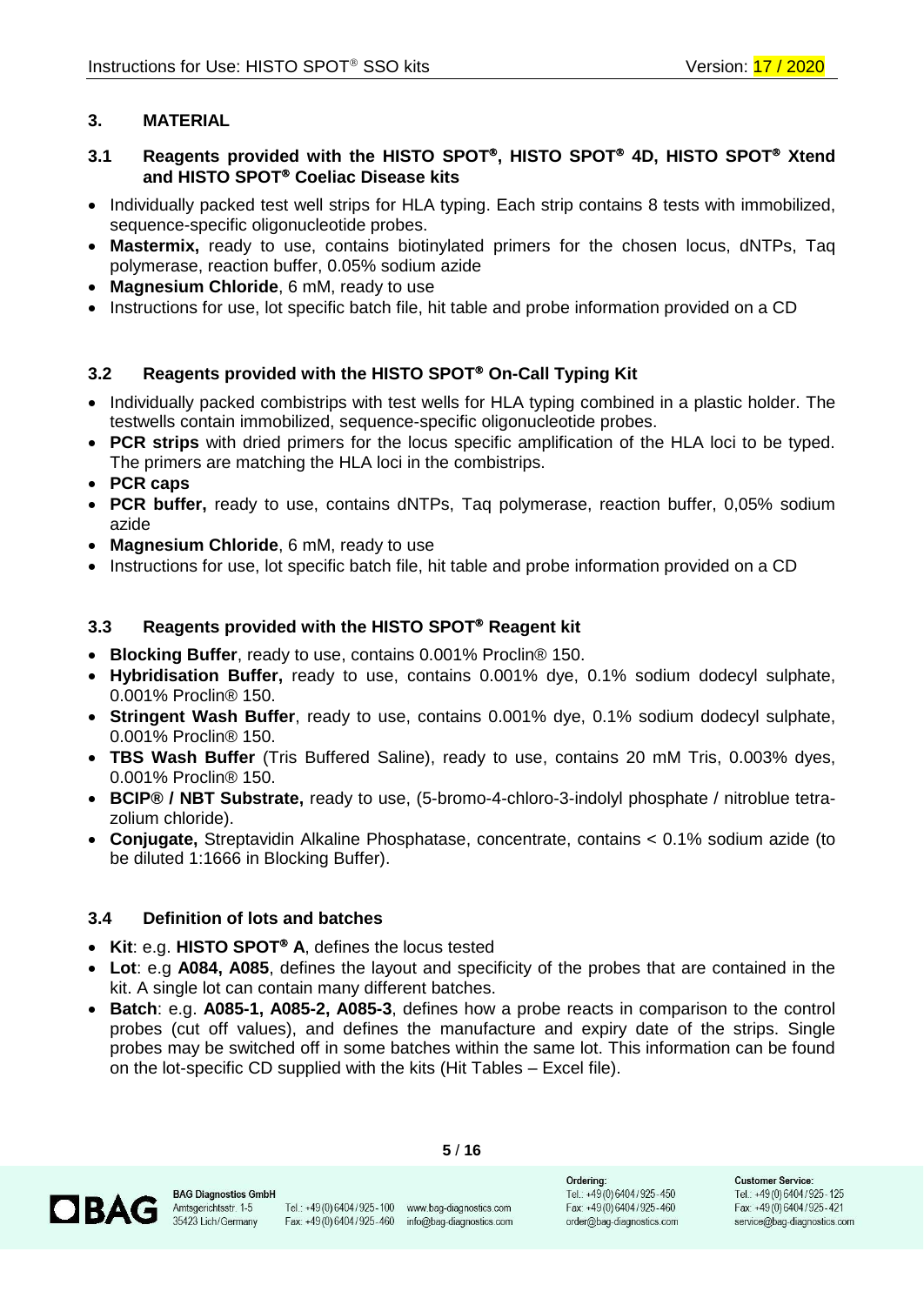# <span id="page-5-0"></span>**3.5 Reagents and equipment required but not provided**

- MR.SPOT<sup>®</sup> processor, REF 726100, or MR.SPOT<sup>®</sup> 2.0 processor, REF 726110
- HISTO MATCH software, REF 726102
- Pipette tips for the MR.SPOT<sup>®</sup>/MR.SPOT<sup>®</sup> 2.0 processor, 1000 µl REF 726099 and 200 µl REF 726097
- DNA extraction reagents (no salting out method)
- Skirted PCR plates with lids or adhesive film (FrameStar® Break-A-Way PCR Plate, REF 726220, HISTO SPOT<sup>®</sup> PCR Caps, REF 726090, HISTO SPOT<sup>®</sup> PCR Foils, REF 726089)
- Thermal cycler
- Deionized water
- Variable pipettes (range  $0.5 1000$  µl) and disposable tips

# <span id="page-5-1"></span>**4. STORAGE AND STABILITY**

The kits will be shipped at room temperature. After delivery all reagents and components of the kits should be stored at  $2...8$ °C. The expiry date is indicated on the label of each reagent and is valid for the originally sealed reagents. The expiry date indicated on the outer box label refers to the reagent with the shortest stability contained in the kit. The typing kits must be used in the configuration there were delivered (i.e. the mastermix/ magnesium chloride from one lot must not be used for another one). It is recommended to store the components of the typing kits together in the original box.

Individual strips of 8 wells from HISTO SPOT®, HISTO SPOT® 4D, HISTO SPOT® Xtend and HISTO SPOT<sup>®</sup> Coeliac Disease kits may be opened, the required number of wells for a test run can be snapped off and the unused wells returned to the opened foil bag and stored for future use with the kit. Test wells stored in open foil pouches should be used within 30 days of being opened. It is recommended to note the date of opening the foil pouches on the pouch. The other opened reagents should be used within 3 months. The conjugate dilution must always be prepared afresh for each test run.

#### <span id="page-5-2"></span>**5. TEST PROCEDURE**

#### <span id="page-5-3"></span>**5.1 Safety conditions and special remarks**

Molecular genetic techniques are particularly sensitive methods and should be performed by well trained personnel, experienced in molecular genetic techniques and histocompatibility testing. The results from these tests must not be used as the sole determinant for making clinical decisions.

Transplantation guidelines as well as EFI standards should be followed in order to minimize the risk of false typings, in the particular case of discrepancies in serological and molecular genetic methods.

Special safety conditions must be noted in order to avoid contamination and thus false reactions:

- Wear gloves during work (powder-free, if possible).
- Use new tips with each pipetting step (with integrated filter).
- Use separate working areas for pre-amplification (DNA isolation and preparation of the reactions) and post-amplification (hybridisation and detection). Preferably use two separate rooms.
- Amplicon should not be taken back into PCR set up area.
- Use devices and other materials only at the respective places and do not exchange them.



Tel.: +49(0)6404/925-100 www.bag-diagnostics.com Fax: +49 (0) 6404 / 925 - 460 info@bag-diagnostics.com

**6** / **16**

Orderina: Tel.: +49(0)6404/925-450 Fax: +49(0)6404/925-460 order@bag-diagnostics.com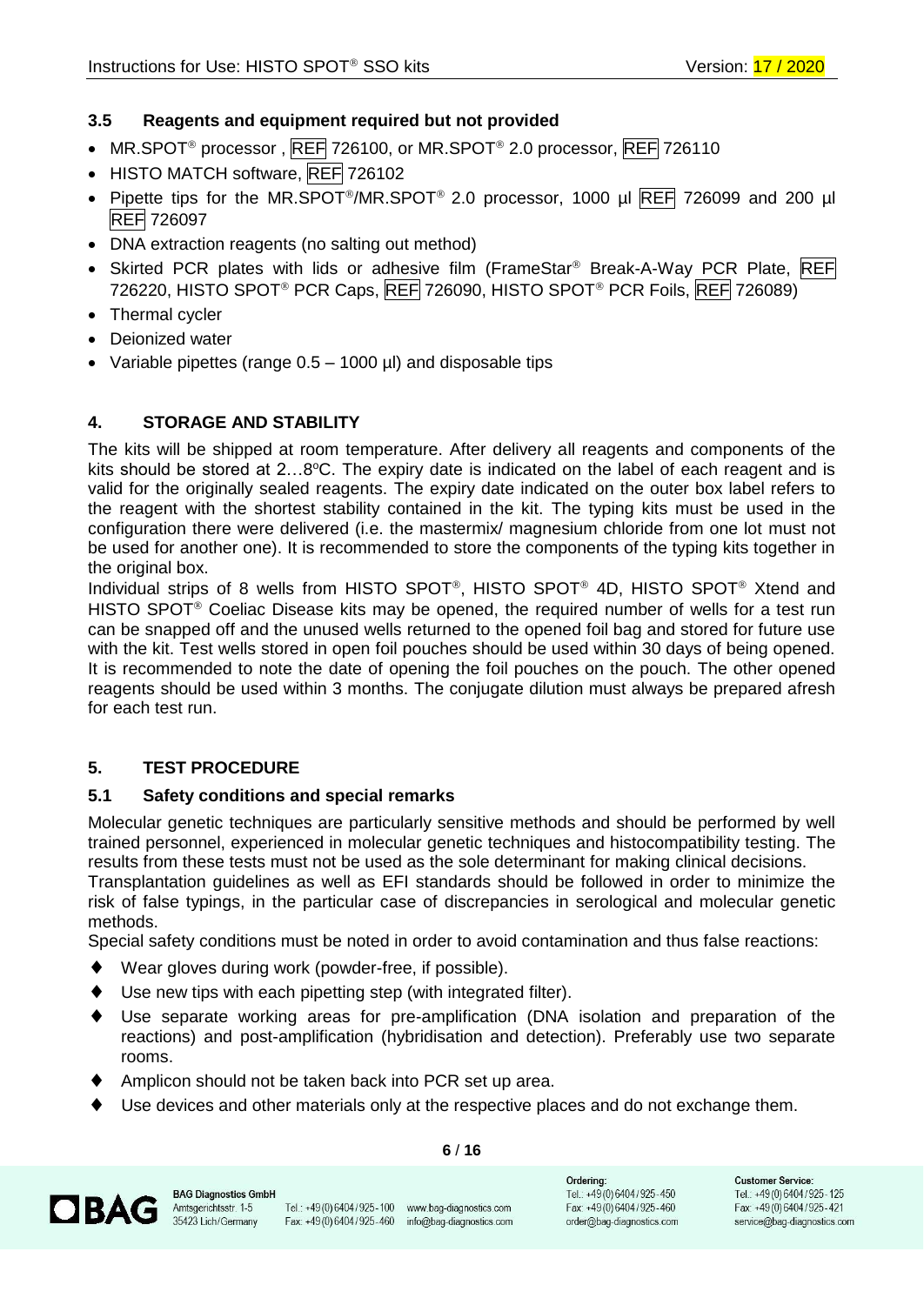# <span id="page-6-0"></span>**5.2 DNA isolation**

The use of a  $\mathsf{C}\mathsf{E}$  IVD certified extraction kit for DNA isolation is strongly recommend. Laboratory established standard method for DNA isolation should be validated by the user. Avoid the use of salting out methods, whether possible.

# Validated DNA extraction methods:

• Qiagen columns

Methods successfully tested in the field:

- EZ-1 / Geno M6 (Qiagen beads)
- Promega Maxwell 16
- QuatroProbe (BeeRobotics)

The presence of heparin potentially inhibits PCR. Therefore, EDTA or Citrate Blood is recommended for typing. For HLA typing with the HISTO SPOT<sup>®</sup> SSO system a DNA concentration of 15-30 ng/µl is required.

The purity indexes should be the following:

- extinction ratio  $OD<sub>260</sub>/OD<sub>280</sub>$ : > 1.5 and < 2.0 Higher values indicate the existence of RNA, lower values mean contamination with protein.
- extinction ratio  $OD_{260}/OD_{230}$ : > 1.8 Lower values indicate a possible contamination with carbohydrates, salts or organic solvents.

# <span id="page-6-1"></span>**5.3 Amplification**

# <span id="page-6-2"></span>**5.3.1 HISTO SPOT, HISTO SPOT 4D, HISTO SPOT Xtend and HISTO SPOT Coeliac Disease kits**

Use skirted PCR plates for the amplification, because they have to be held down at the skirt by a clamp in the MR.SPOT<sup>®</sup> processor afterwards. The FrameStar<sup>®</sup> Break-A-Way PCR Plate has been validated for this application, plates from other suppliers have to be validated by the user. For each sample to be amplified add the following reagents to each PCR tube:

#### **10 µl** Mastermix

- **5 µl** MgCl<sup>2</sup>
- **5 µl** Sample DNA (15-30 ng/µl)

Total volume for each amplification reaction is 20 µl.

Premix for multiple samples: no. of samples+2 x **10 µl** Mastermix and use 15 µl premix no. of samples+2  $\times$  5  $\mu$ I MgCl<sub>2</sub>  $\uparrow$  per sample

**Note:** It is important that the DNA concentration is in the range between 15 and 30 ng/ul. Higher concentrations may result in false-positive probe reactions and lower concentrations may cause amplification failures.

If a **negative control** is set up, prepare one PCR reaction with distilled water instead of sample DNA.

Seal the amplification tubes with lids or adhesive film and shortly spin down the liquid. Place in the thermal cycler and amplify with the PCR program in chapter 5.3.3.

**7** / **16**

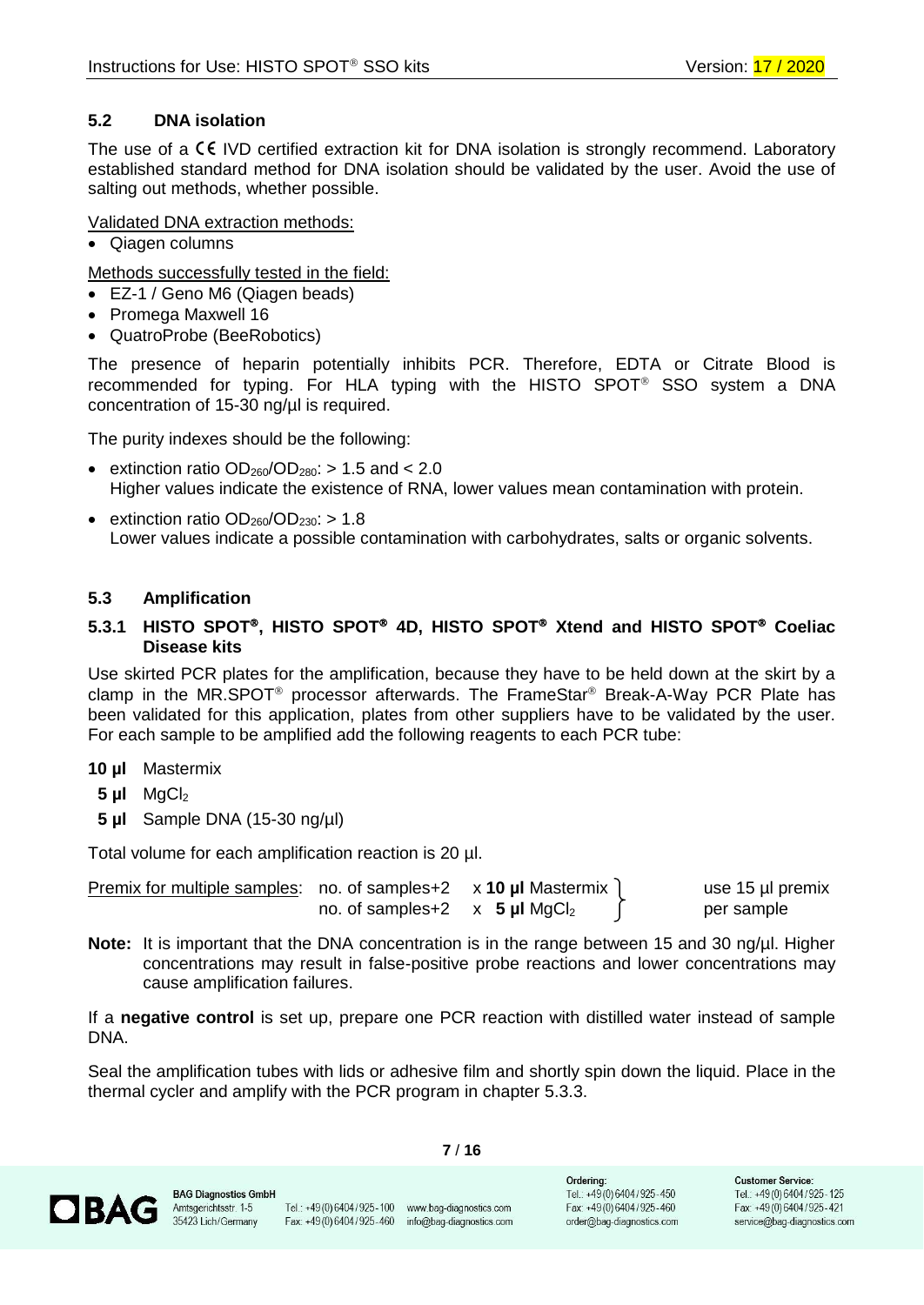# <span id="page-7-0"></span>**5.3.2 HISTO SPOT On-Call Typing Kit**

For each combi test take one PCR strip with pre-dropped amplification primers PCR Primers from the fridge.

Make a pre-mix with the following components for each sample:

| 80 µl |  | PCR buffer |
|-------|--|------------|
|-------|--|------------|

- **40 µl** MgCl<sub>2</sub>
- **40 µl** Sample DNA (15-30 ng/µl)

Pipet 20 µl of the pre-mix into each well with the pre-dropped primers and re-suspend the primers with the pre-mix.

**Note:** It is important that the DNA concentration is in the range between 15 and 30 ng/µl. Higher concentrations may result in false-positive probe reactions and lower concentraions may cause amplification failures.

For the **negative control** in well number 8 of the **HISTO SPOT On-Call Typing Kit** prepare one PCR reaction with distilled water instead of sample DNA:

- **10 µl** PCR buffer
- **5 µl** MgCl<sup>2</sup>
- **5 µl** H2O

Seal the amplification tubes with the supplied caps and shortly spin down the liquid. Place in the thermal cycler and amplify with the PCR program in chapter 5.3.3.

| <b>Programme-Step</b>     | Time     | <b>Temperature</b> | No. of Cycles |  |
|---------------------------|----------|--------------------|---------------|--|
| <b>First Denaturation</b> | 2 Min    | $96^{\circ}$ C     | 1 Cycle       |  |
| Denaturation              | 15 Sec   | $96^{\circ}$ C     |               |  |
| Annealing + Extension     | 60 Sec   | $65^{\circ}$ C     | 10 Cycles     |  |
| Denaturation              | 10 Sec   | $96^{\circ}$ C     |               |  |
| Annealing                 | 50 Sec   | $61^{\circ}$ C     | 20 Cycles     |  |
| Extension                 | 30 Sec   | $72^{\circ}$ C     |               |  |
| Hold                      | $\infty$ | $22^{\circ}$ C     |               |  |

#### <span id="page-7-1"></span>**5.3.3 PCR program**

The conditions are the same for all thermal cyclers. However, the overall time required for this step will vary according to the ramping speed of the specific thermal cycler.

The following thermal cycler models haven been validated with HISTO SPOT® SSO:

Applied Biosystems: PE 9600, PE 9700 (use ramp rate of PE 9600), Veriti™ Biorad: PTC 100 / PTC 200, MyCycler Eppendorf: Mastercycler EP Gradient S

**OBAG** 

Tel.: +49 (0) 6404 / 925 - 100 www.bag-diagnostics.com Fax: +49 (0) 6404 / 925 - 460 info@bag-diagnostics.com

**8** / **16**

Orderina: Tel.: +49(0)6404/925-450 Fax: +49(0)6404/925-460 order@bag-diagnostics.com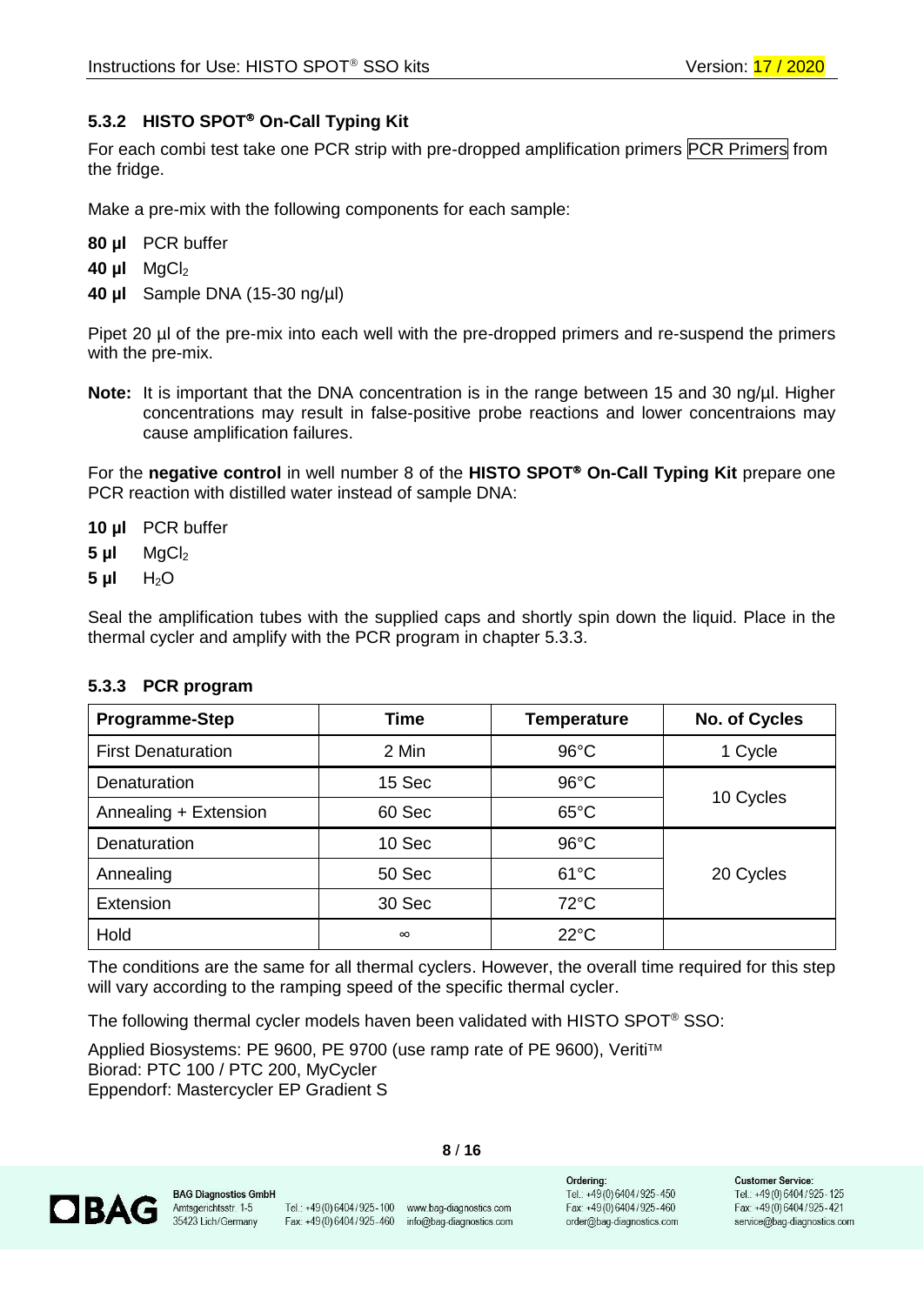If other thermal cyclers are used, the validation has to be done by the user. It is generally recommended to use a ramp rate of 1-2°C/sec.

Once the amplification step is complete, the samples may be tested immediately or stored at 2...8°C for up to 5 days. Do not freeze the amplicons.

It is not necessary to make a gel to control the amplification. It is also not always helpful because assay results may be good although there was only a very faint band visible on the gel. If a gel should be done anyway, you ahould not take more than 2-3 µl of the amplicon to do this. The amplicon sizes for the different kits are given on the information CD that can be found in every kit (Hit Table in Excel format: Second sheet "Notes").

#### <span id="page-8-0"></span>**5.4 Automated hybridisation assay on the MR.SPOT/MR.SPOT 2.0 processor**

#### <span id="page-8-1"></span>**5.4.1 Reagent preparation**

Take HISTO SPOT<sup>®</sup> reagents and HISTO SPOT<sup>®</sup> testwells out of the fridge and allow them to warm to room temperature.

Salt crystals may be observed in the hybridisation buffer and in the stringent wash buffer. If crystals are present, warm reagents up to 30°C to dissolve. Warm the whole content of the bottle, not an aliquot.

The conjugate has to be diluted 1:1666 in blocking buffer. The conjugate dilution must always be prepared afresh for each test run.

#### **The conjugate has to be vortexed and spun down each time before the dilution step!**

The required volumes of the reagents will vary depending on the number of strips to be tested.  $MR.SPOT<sup>®</sup>/MR.SPOT<sup>®</sup> 2.0 displays the required volumes for the chosen number of strips. Fill the$ required volumes of the reagents into the corresponding labelled reservoirs.

Place the test wells and the PCR plate into the appropriate blocks of the MR.SPOT $\degree$ /  $MR.SPOT<sup>®</sup> 2.0 processor.$ 

Note the correct arrangement of the PCR plate.

Please make sure that there is no dirt or plastic particles in the reaction plate holder, because this may disturb the heat transfer during hybridization.

The test strips from the HISTO SPOT®, HISTO SPOT® 4D, HISTO SPOT® Xtend and HISTO SPOT<sup>®</sup> Coeliac Disease kits can be separated in single wells according to figure 1, if less than eight tests should be run. If you are using separated wells be careful that they are sitting properly in the reaction plate holder and are not twisted against each other.

**Please make sure that dummy wells are placed in empty positions up to multiples of four when using single wells or combistrips !**



Tel.: +49(0)6404/925-100 www.bag-diagnostics.com Fax: +49 (0) 6404 / 925 - 460 info@bag-diagnostics.com

**9** / **16**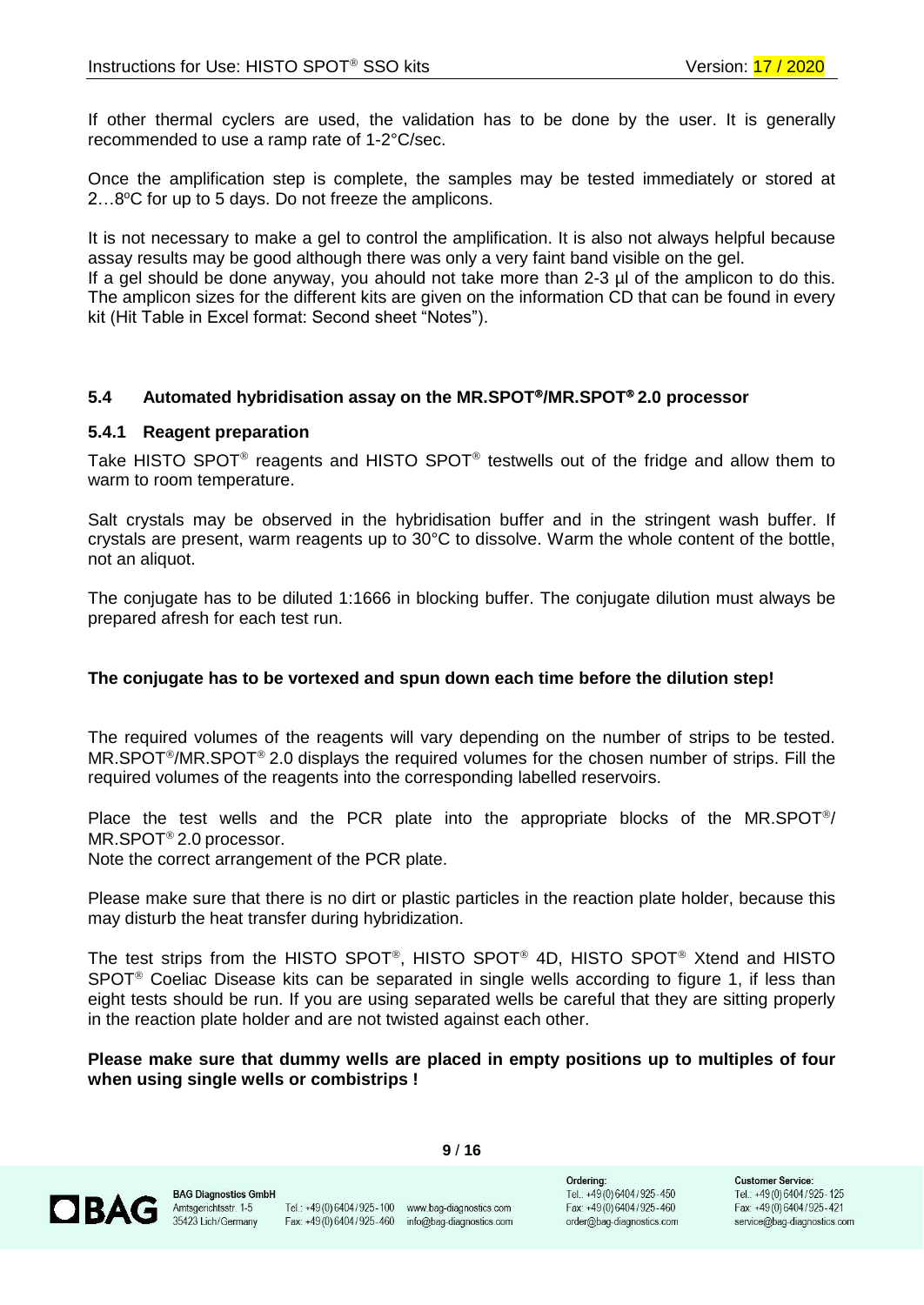

#### **Fig. 1: Separating single testwells.**

#### <span id="page-9-0"></span>**5.4.2 Setup of the MR.SPOT/MR.SPOT 2.0 processor**

Switch on the MR.SPOT<sup>®</sup>/MR.SPOT<sup>®</sup> 2.0 processor. The start up screen will appear. Follow the process as indicated on the screen. Details are described in the User Manual for the MR.SPOT<sup>®</sup>/MR.SPOT<sup>®</sup> 2.0 processor.

**Note:** The MR.SPOT<sup>®</sup>/MR.SPOT<sup>®</sup> 2.0 processor and the reagents should not be exposed to direct sunlight.

#### <span id="page-9-1"></span>**5.4.3 Transfer of results to a PC for interpretation**

Transfer the data to the HISTO MATCH software via network or USB stick as described in the manual for the HISTO MATCH software.

#### <span id="page-9-2"></span>**5.4.4 Interpretation of results**

Open the HISTO MATCH software (if this is not already installed, it can be installed from the CD delivered with the MR.SPOT<sup>®</sup>/MR.SPOT<sup>®</sup> 2.0 processor) and interpret the data as described in the manual for the HISTO MATCH software.



Tel.: +49 (0) 6404 / 925 - 100 www.bag-diagnostics.com Fax: +49(0)6404/925-460 info@bag-diagnostics.com

**10** / **16**

Orderina: Tel.: +49(0)6404/925-450 Fax: +49(0)6404/925-460 order@bag-diagnostics.com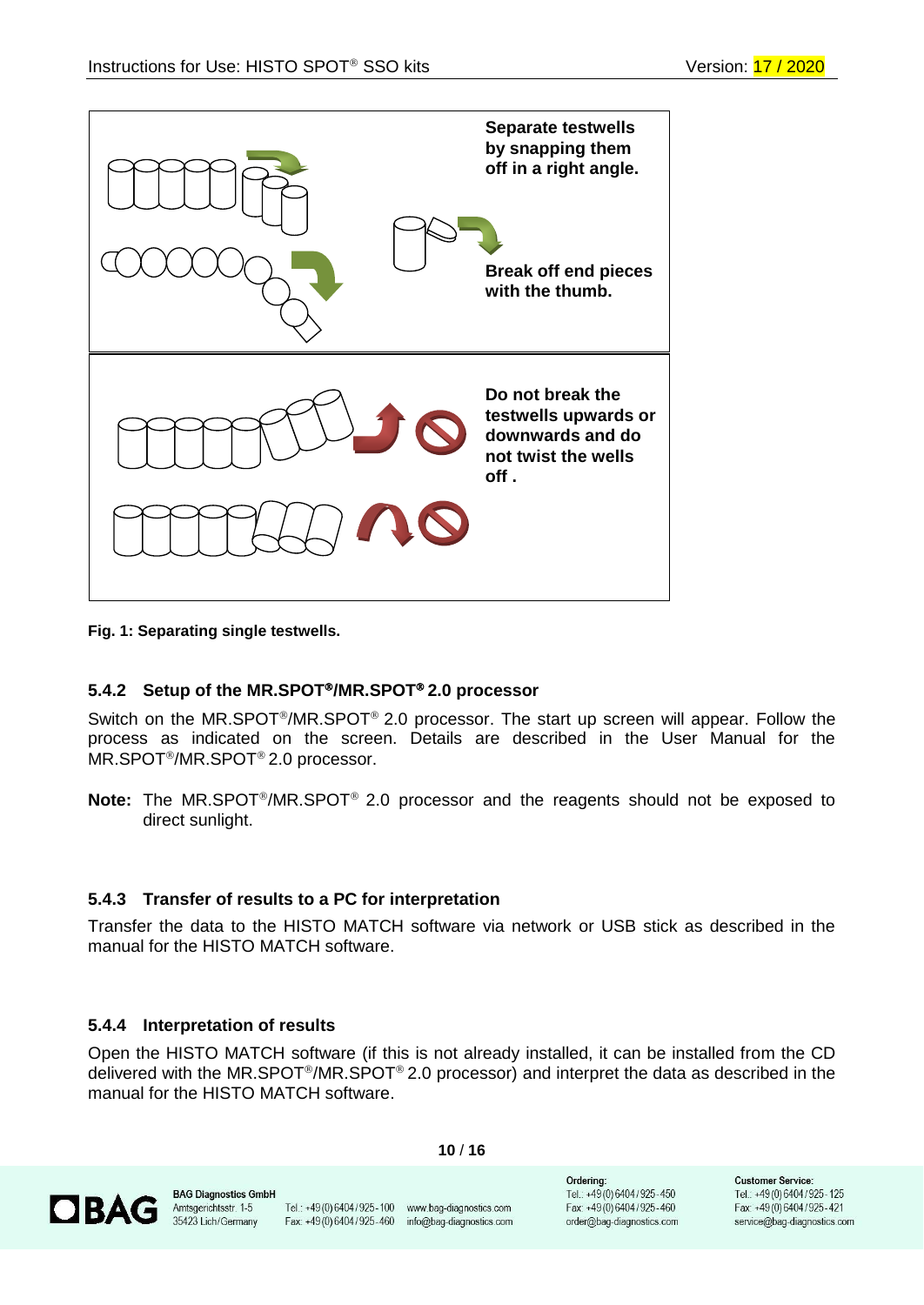The images should look like the example shown in figure 2 and figure 3 gives a schematic illustration of the result and the functions of the different probes. The colour of the circles around the probes indicate their function (see IFU for the HISTO MATCH software for details).



**Figure 2: Image of a result for HLA A**



**•**: Positional probes: They are reacting with the amplification primers in the mastermix and indicate that mastermix was added and that all reagents during the SSO assay were added correctly. Furthermore, they allow the software to locate the image. The pattern is specific for the batch.

**••** Amplification control for Exon 2 and Exon 3 in duplicate. Those probes are universal for all alleles of the respective locus and show that the PCR was successful. They are also functioning as a reference for the allele specific probes.

: Positive allele specific probe

: Negative allele specific probe

**Figure 3: Schematic illustration of the result and function of the probes**



**BAG Diagnostics GmbH** Amtsgerichtsstr. 1-5 35423 Lich/Germany

Tel.: +49 (0) 6404 / 925 - 100 www.bag-diagnostics.com Fax: +49 (0) 6404 / 925 - 460 info@bag-diagnostics.com

**11** / **16**

Orderina: Tel.: +49(0)6404/925-450 Fax: +49(0)6404/925-460 order@bag-diagnostics.com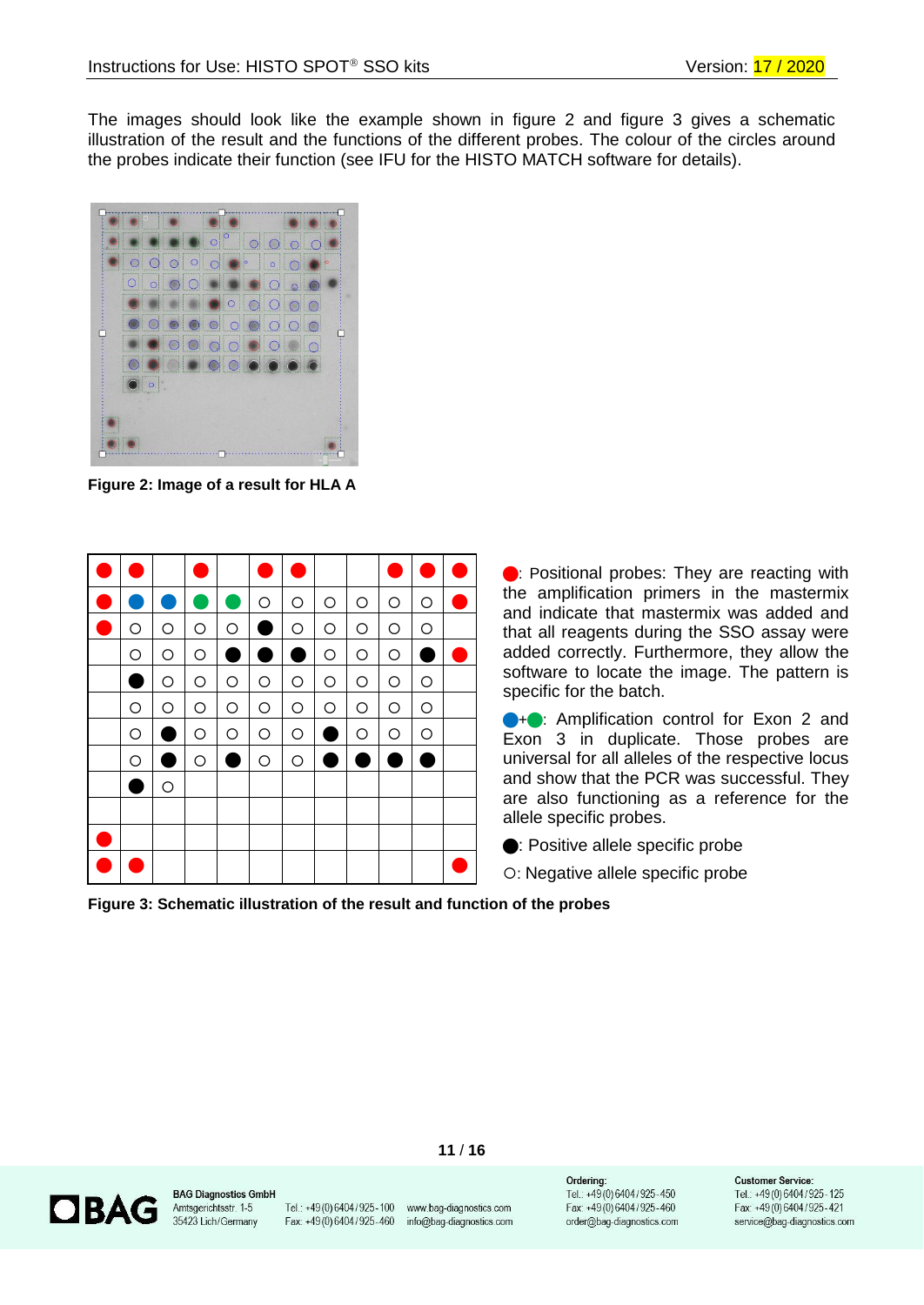#### <span id="page-11-0"></span>**6. WARNINGS AND PRECAUTIONS**

HISTO SPOT<sup>®</sup> is designed for in vitro diagnostic use and should be used by properly trained, qualified staff. All work should be performed using Good Laboratory Practices.

Biological material used for extraction of DNA, e.g. blood or human tissue, should be handled as potentially infectious. When handling biological material appropriate safety precautions are recommended (do not pipet by mouth; wear disposable gloves while handling biological material and performing the test; disinfect hands when finished the test).

Biological material should be inactivated before disposal (e.g. in an autoclave). Disposables should be autoclaved or incinerated after use.

Spillage of potentially infectious materials should be removed immediately with absorbent paper tissue and the contaminated areas swabbed with a suitable standard disinfectant or 70% alcohol.

Material used to clean spills, including gloves, should be inactivated before disposal (e.g. in an autoclave).

Blocking Buffer, Hybridisation Buffer, Stringent Wash Buffer and TBS Wash Buffer contain ProClin<sup>®</sup>150 and the Magnesium Chloride solution contains ProClin<sup>®</sup>300. The reagents contain 0.001% preservative only, nevertheless avoid contact with the skin and mucous membranes.

Mastermix and Conjugate contain the preservative sodium azide. The reagents contain < 0.1% sodium azide which is not considered to be a harmful concentration. Nevertheless avoid contact with the skin and mucous membranes. Sodium azide may react with lead and copper plumbing to form explosive metal azides. While disposing of sodium azide containing solutions down laboratory sinks, flush the drains with a large volume of water to prevent azide build-up.

All work with reagents should be handled with the appropriate precautions. Wear eye protection, laboratory coats and disposable gloves when handling the reagents. Avoid contact of these materials with the skin, eyes or mucous membranes. If contact does occur, immediately wash with large amounts of water. Burns can occur if left untreated.

If spills of reagents occur, dilute with water before wiping dry. Do not expose substrate to metals, oxidising agents.

Disposal of all samples, unused reagents and waste should be in accordance with country, federal, state and local regulations.

Avoid microbial contamination of reagents when removing aliquots from reagent bottles. The use of sterile disposable pipettes and pipette tips is recommended. Do not use reagents with evidence of turbidity or microbial contamination.

A declaration on Material Safety Data Sheets (MSDS) is available to download at [www.bag-diagnostics.com](http://www.bag-diagnostics.com/) .



**BAG Diagnostics GmbH** Amtsgerichtsstr. 1-5 35423 Lich/Germany

Tel.: +49 (0) 6404 / 925 - 100 www.bag-diagnostics.com Fax: +49(0)6404/925-460 info@bag-diagnostics.com

**12** / **16**

Orderina: Tel.: +49(0)6404/925-450 Fax: +49(0)6404/925-460 order@bag-diagnostics.com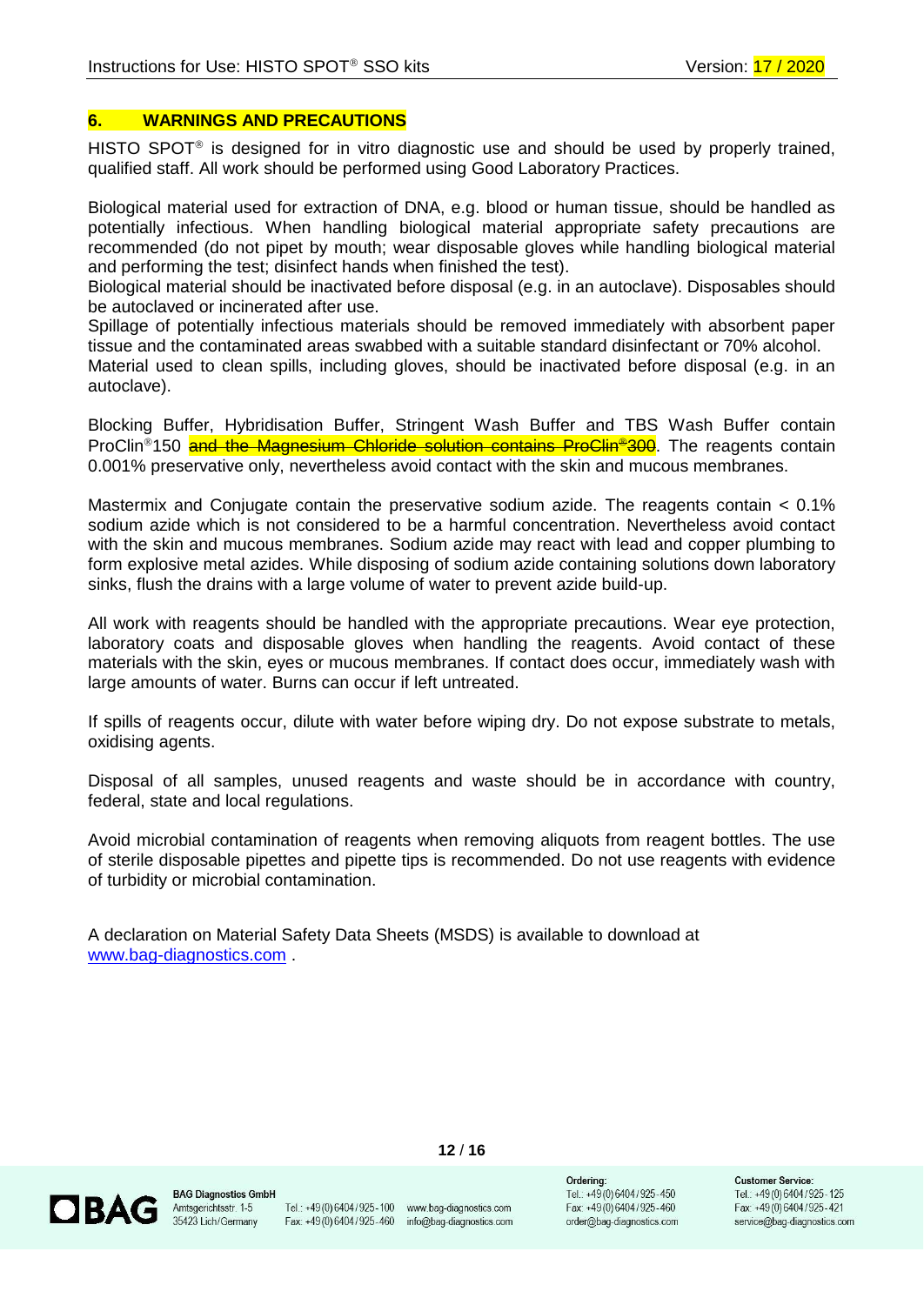# <span id="page-12-0"></span>**7. SPECIFIC PERFORMANCE CHARACTERISTICS**

### <span id="page-12-1"></span>**7.1 Evaluation**

For all HISTO SPOT<sup>®</sup> SSO kits evaluation studies with pre-typed DNA samples have been performed. The results were compared to other typing methods (e.g. SSP, sequencing). No discrepancies were observed between the typing methods.

For every lot the specificity of each probe was verified with DNA from reference samples.

#### <span id="page-12-2"></span>**7.2 PCR Amplification reaction**

The alleles amplified with each HISTO SPOT<sup>®</sup> SSO kit, the HLA nomenclature release referred to and the exons that are amplified are given in the respective lot specific information. This is found on a CD in each kit.

#### <span id="page-12-3"></span>**8. LIMITATIONS OF THE METHOD**

Because of the high [susceptibility](http://dict.leo.org/ende?lp=ende&p=Ci4HO3kMAA&search=susceptibility&trestr=0x8001) of the PCR method to variations in DNA concentration and quality, only DNA samples must be used that have a concentration between 15 and 30 ng/µl and appropriate purity indices (extinction ratio  $OD_{260}/OD_{280}$ : between 1.5 and 2.0 / extinction ratio  $OD_{260}/OD_{230}$ : > 1.8).

Extreme care should be taken to prevent contamination of the kit reagents and other laboratory materials and equipment with amplicons or DNA. Regular wipe tests (e.g. BAG Wipe Test, REF 7091) and negative controls with each assay are strongly recommended.

The hybridisation assay is a very temperature-sensitive process. Therefore, the HISTO SPOT<sup>®</sup> SSO kits must only be used in combination with the MR.SPOT<sup>®</sup>/MR.SPOT<sup>®</sup> 2.0 processor to ensure correct temperatures and incubation times.

All instruments (e.g. pipettes, thermal cyclers, heat blocks; MR.SPOT<sup>®</sup>/MR.SPOT<sup>®</sup> 2.0 processor) must be calibrated according to the manufacturers instructions. Accuracy and temperature uniformity of thermal cyclers may be tested with the BAG CYCLER CHECK (REF 7104, 71044).

#### <span id="page-12-4"></span>**9. INTERNAL QUALITY CONTROL**

Internal quality control of new lots of the HISTO SPOT<sup>®</sup> SSO kits can be performed using a combination of DNA samples with known HLA type.

Internal positive controls are contained in each test well to ensure sucessful amplification and hybridization.

Negative controls to detect possible contaminations are recommended. Use a PCR reaction without DNA in the subsequent hybridization assay as a negative control.



**BAG Diagnostics GmbH** Amtsgerichtsstr. 1-5 35423 Lich/Germany

Tel.: +49 (0) 6404 / 925 - 100 www.bag-diagnostics.com Fax: +49(0)6404/925-460 info@bag-diagnostics.com

**13** / **16**

Orderina: Tel.: +49(0)6404/925-450 Fax: +49(0)6404/925-460 order@bag-diagnostics.com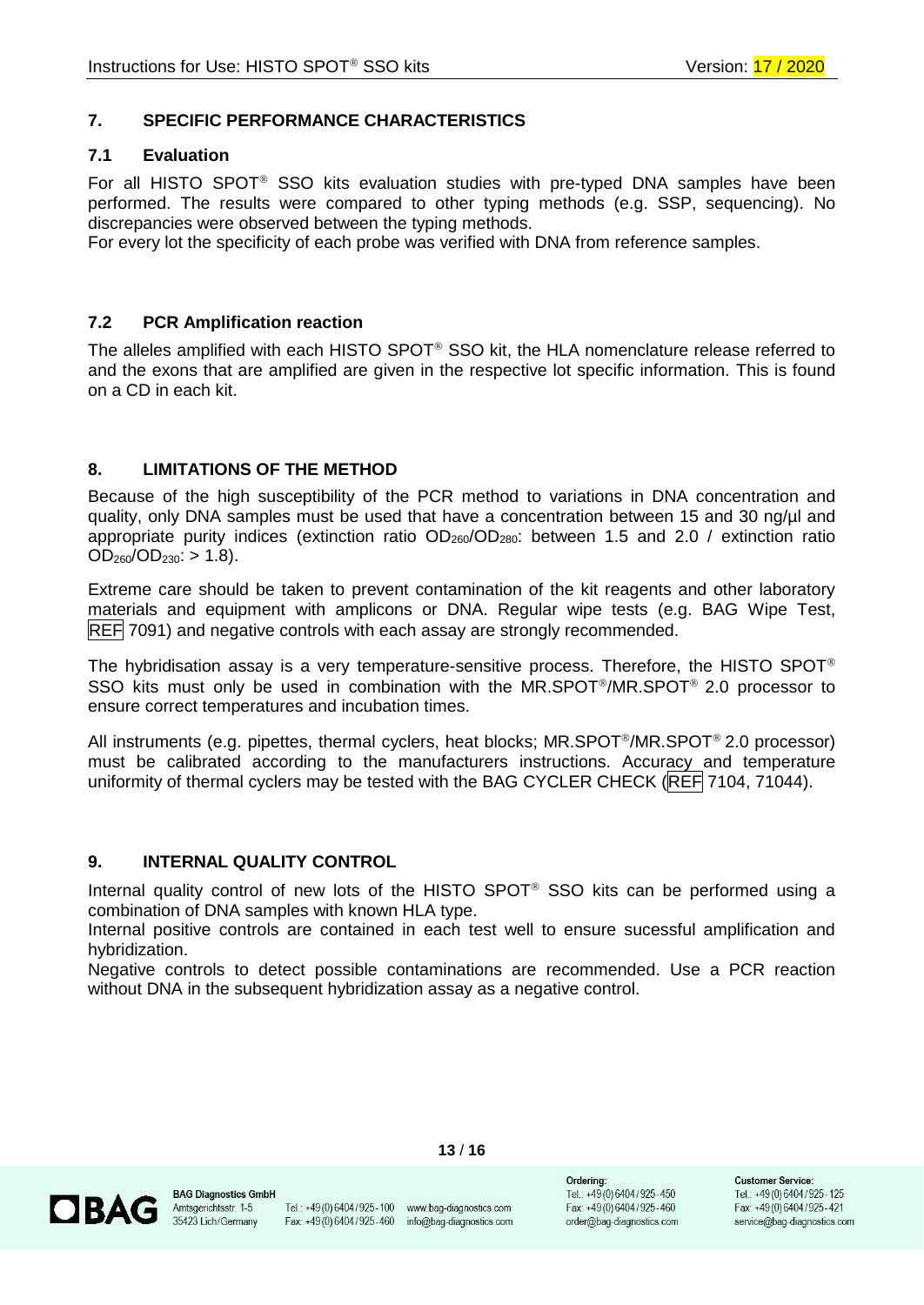# <span id="page-13-0"></span>**10. TROUBLESHOOTING**

| <b>Symptom</b>                  | Possible problem(s)           | <b>Potential Solution(s)</b>    |
|---------------------------------|-------------------------------|---------------------------------|
| <b>Instrument Malfunction</b>   | <b>Numerous</b>               | Refer to MR.SPOT <sup>®</sup> / |
|                                 |                               | MR.SPOT <sup>®</sup> 2.0 manual |
| Error message at data           | Failure in data transfer      | Manually transfer data using    |
| transfer                        |                               | <b>USB drive</b>                |
| No result                       | Failure to grid image         | Perform manual gridding         |
| No Spots in well                | Failure to add mastermix to   | Repeat whole assay and          |
|                                 | <b>PCR</b>                    | check PCR product on gel        |
| Only control spots positive     | Failure to add DNA to PCR     | Repeat whole assay and          |
|                                 | or amplification failure      | check PCR product on gel        |
| False positive probes           | Too much DNA used or          | Check DNA concentarion.         |
|                                 | conjugate concentration too   | Spin down conjugate before      |
|                                 | high (not spun down).         | use                             |
| Exon dropout                    | DNA concentration too high    | Check DNA concentration,        |
|                                 | or DNA degraded               | run a gel with the DNA          |
| No result / inconclusive result | Mistake in conjugate dilution | Repeat assay.                   |
| due to weak signals             | or poor amplification         | Check hybridisation             |
|                                 | Instrument malfunction        | temperature on instrument       |

# <span id="page-13-1"></span>**11. TRADEMARKS USED IN THIS DOCUMENT/PRODUCT**

Proclin<sup>®</sup> is a trademark of Rohm and Haas company.

BCIP® is a trademark of Sigma Aldrich Co.

Veriti™ is a trademark of Applied Biosystems.

FrameStar<sup>®</sup> is covered by one or more of the following US patents or their foreign counterparts, owned by Eppendorf AG: US Patent Nos. 7, 347, 977 and 6, 340, 589. FrameStar® is a registered trademark owned by 4titude® Ltd.



**BAG Diagnostics GmbH** Antsgerichtsstr. 1-5<br>35423 Lich/Germany

Tel.: +49 (0) 6404 / 925 - 100 www.bag-diagnostics.com<br>Fax: +49 (0) 6404 / 925 - 460 info@bag-diagnostics.com

**14** / **16**

Ordering: Tel.: +49(0)6404/925-450 Fax: +49(0)6404/925-460 order@bag-diagnostics.com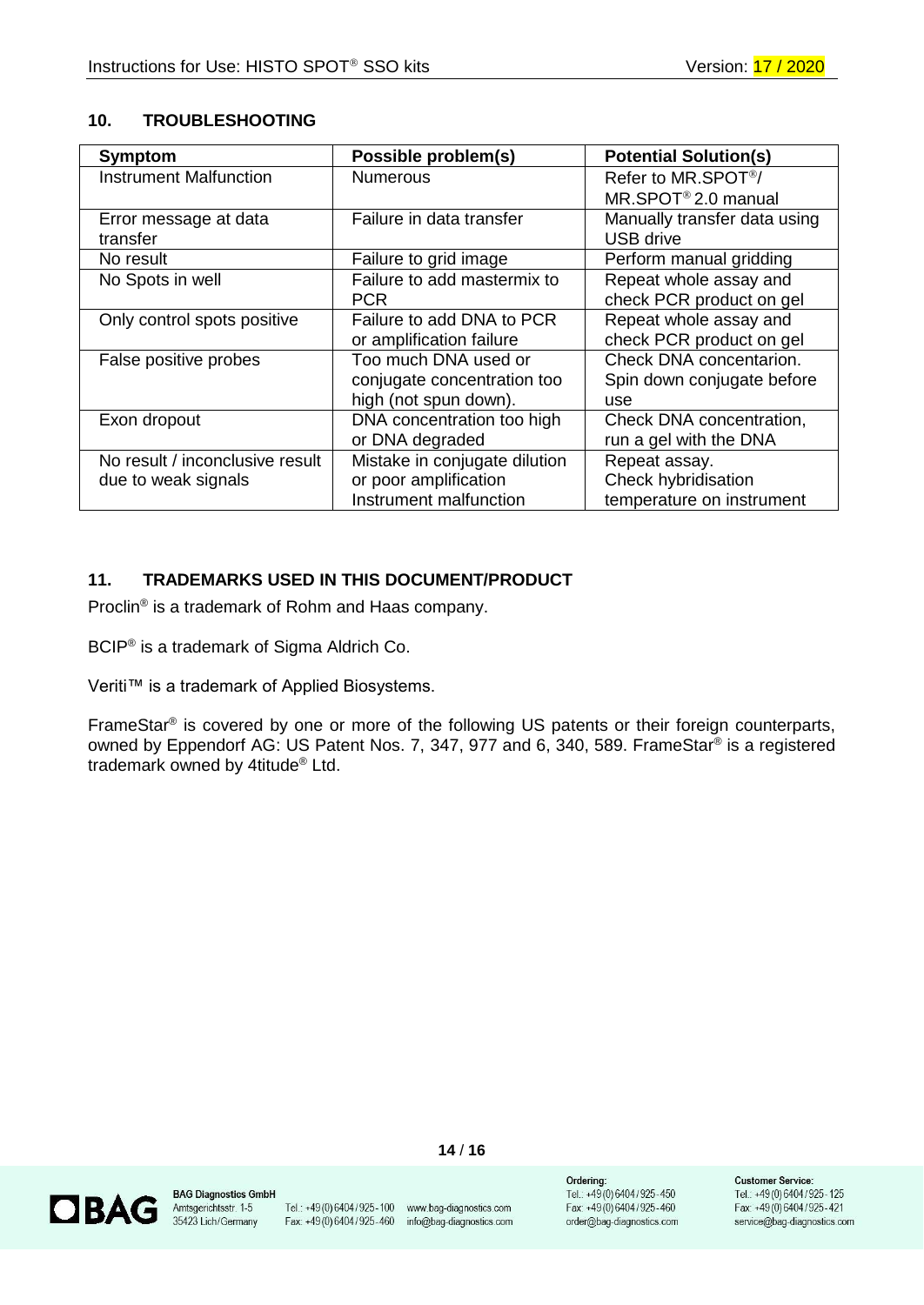# <span id="page-14-0"></span>**12. EXPLANATION OF SYMBOLS USED ON LABELING**

| <b>IVD</b>                         | For in vitro diagnostic use                                |
|------------------------------------|------------------------------------------------------------|
|                                    | Storage temperature / Temperature limitation               |
| LOT                                | Batch code                                                 |
|                                    | Use by                                                     |
| <b>REF</b>                         | Catalogue number                                           |
| <u>הן</u>                          | Consult instructions for use                               |
| eIFU                               | Electronic instructions for use                            |
| $\sqrt{2}/$                        | Sufficient for n tests                                     |
|                                    | Manufacturer                                               |
| <b>HLA TYPING</b>                  | Intended purpose: HLA typing                               |
| Mastermix   A                      | Mastermix for amplification of the HLA-A locus             |
| Mastermix   B                      | Mastermix for amplification of the HLA-B locus             |
| Mastermix   C                      | Mastermix for amplification of the HLA-C locus             |
| Mastermix   DRB1                   | Mastermix for amplification of the HLA-DRB1 locus          |
| Mastermix   DQB1                   | Mastermix for amplification of the HLA-DQB1 locus          |
| Mastermix   DQ                     | Mastermix for amplification of the HLA-DQB1 and DQA1 locus |
| Mastermix   DPB1                   | Mastermix for amplification of the HLA-DPB1 locus          |
| Mastermix   DP                     | Mastermix for amplification of the HLA-DPB1 and DPA1 locus |
| Mastermix   DRB3/4/5               | Mastermix for amplification of the HLA-DRB3/4/5 loci       |
| Mastermix   Coeliac                | Mastermix for amplification of the specific loci           |
| Testwells   A                      | Testwells with bound probes to type the HLA-A locus        |
| Testwells   A Xtend                | Testwells with bound probes to type the HLA-A locus        |
| Testwells   B                      | Testwells with bound probes to type the HLA-B locus        |
| <b>Testwells</b><br><b>B</b> Xtend | Testwells with bound probes to type the HLA-B locus        |
| Testwells   C                      | Testwells with bound probes to type the HLA-C locus        |
| Testwells   DRB1                   | Testwells with bound probes to type the HLA-DRB1 locus     |

### **15** / **16**



**BAG Diagnostics GmbH**<br>Amtsgerichtsstr. 1-5<br>35423 Lich/Germany

Tel.: +49 (0) 6404/925-100 www.bag-diagnostics.com<br>Fax. +49 (0) 6404/925-460 info@bag-diagnostics.com

**Ordering:**<br>Tel.: +49 (0) 6404 / 925-450<br>Fax: +49 (0) 6404 / 925-460<br>order@bag-diagnostics.com